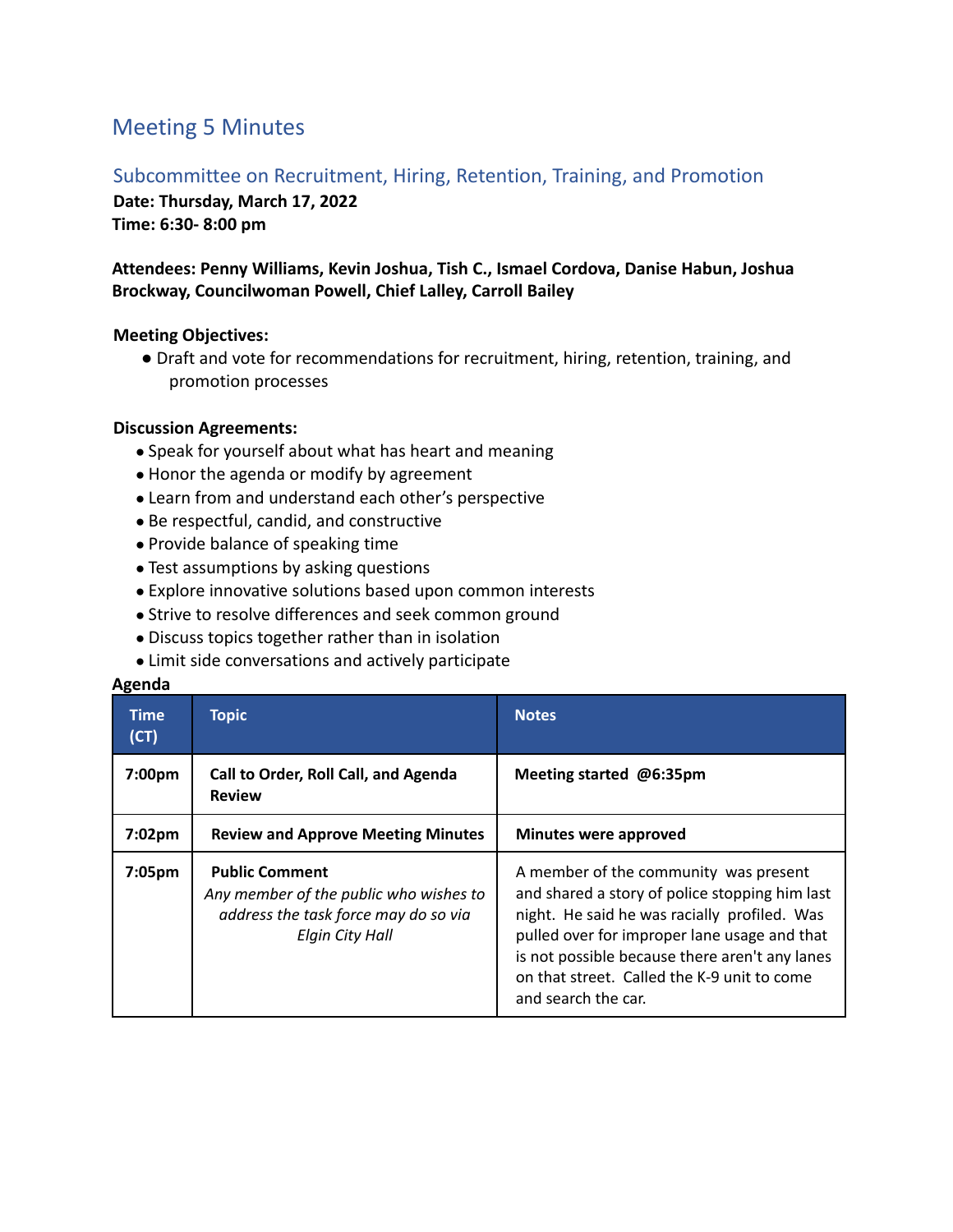|        |                                                                                                                                                        | Removed an item from his vehicle. He will go<br>back to file more complaints on the illegal<br>action that happened to him last night.<br>Chief Lalley stated that she is aware of the<br>complaints that Demetrius made and will reach<br>out to Demetrius to discuss it tomorrow.                                                                                                                                                                                                                                                                                                                                                                                                                                                                                                                                                                                                                                                                                                                                                                                                                                                       |
|--------|--------------------------------------------------------------------------------------------------------------------------------------------------------|-------------------------------------------------------------------------------------------------------------------------------------------------------------------------------------------------------------------------------------------------------------------------------------------------------------------------------------------------------------------------------------------------------------------------------------------------------------------------------------------------------------------------------------------------------------------------------------------------------------------------------------------------------------------------------------------------------------------------------------------------------------------------------------------------------------------------------------------------------------------------------------------------------------------------------------------------------------------------------------------------------------------------------------------------------------------------------------------------------------------------------------------|
| 7:10pm | <b>Recap Previous Meeting</b><br>• A summary of discussion<br>highlights and action items<br>from the previous meeting.<br>• Review Task Force meeting | Facilitator Sara: Voted on a point system and<br>certain categories that we wanted to keep.<br>Shared slide proposed<br>$\bullet$<br>recommendations.<br>Suggestion on Community service<br>What does this look like, do we<br>$\circ$<br>want to include it<br>Military points<br>Conversation about education<br>requirement will include high school<br>diploma/GED; revisit or presenting<br><b>Comments/Reflections</b><br>Member Joshua: There was confusion<br>on points. This is after sitting for the<br>test the ranking for the officers. They<br>take a test then these points are<br>aggregated. Point system shows<br>preference for hiring. This is later in<br>the process<br>Chief Lalley: points given After<br>examination and interview.<br>Changing requirements to<br>Diploma/GED.<br>Need to discuss age requirements.<br>Don't think current requirements<br>should be changed. Current<br>requirements is 21.<br>Member Cordova recommends adding<br>the language "in good standing" As far<br>as community service we should<br>change to professional community<br>service. Don't know how this would<br>work. |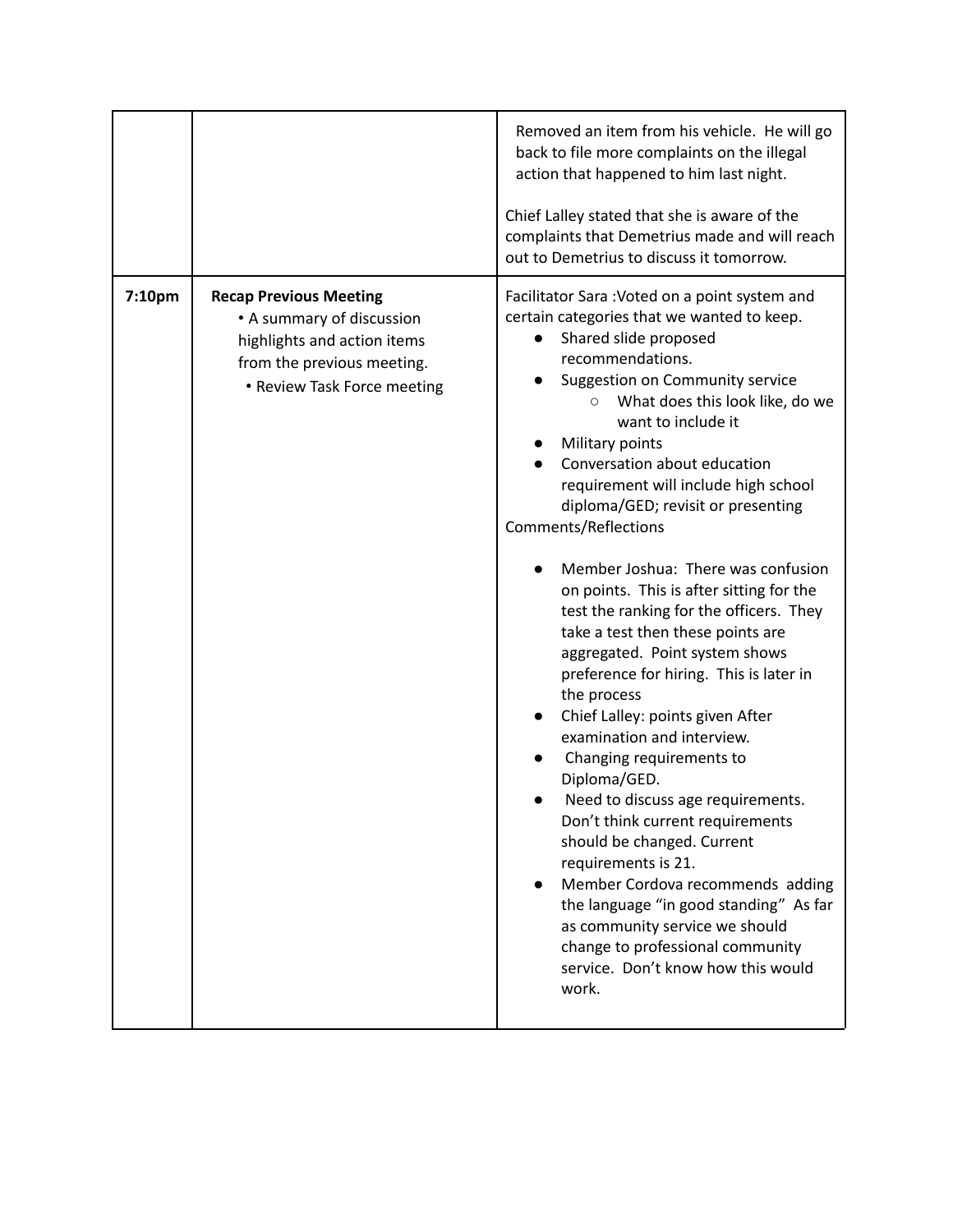|  | Councilwoman Powell recommends having<br>someone from the Police and Firearms<br>Commission join in on subcommittee meetings.                                                                                                                                                                                                                                                                                                                                                          |
|--|----------------------------------------------------------------------------------------------------------------------------------------------------------------------------------------------------------------------------------------------------------------------------------------------------------------------------------------------------------------------------------------------------------------------------------------------------------------------------------------|
|  | Chief Lalley explained the process in<br>background investigations. We reach out to<br>past employers. A waiver is signed and we are<br>able to get information. Or just reach out to<br>the HR department. Due to the Safety Act. If<br>fired for certain categories have to be reported<br>to the State. We do extensive background<br>investigations.                                                                                                                               |
|  | Chief Lalley weighed in on the current point<br>system. It was up to 10 points maximum<br>anyone can receive.                                                                                                                                                                                                                                                                                                                                                                          |
|  | Member Aubrey: Keeping it at 5 points, but I<br>will like to capture the views of other people<br>on the task force that they live in our<br>community.                                                                                                                                                                                                                                                                                                                                |
|  | Sara: Possible recommendation can be for the<br>council members to reassess the Ordinance<br>around residency.                                                                                                                                                                                                                                                                                                                                                                         |
|  | Councilwoman Powell suggested making that<br>recommendation two ways: Preference for<br>residency speaks to the desire to hire curren<br>residents in our community.<br>Actual residency requirement there are<br>changes at the state level to apply an<br>Ordinance to require residency of newly hired<br>officers. That is a possibility for a<br>recommendation. Right now we have<br>Ordinance in the book that requires residency<br>for higher up positions in the department. |
|  | Subcommittee members were discussing the<br>point system that was recommended and they<br>couldn't come to consensus on this so they<br>decided to table it a possibly bring this<br>discussion to the entire Task Force                                                                                                                                                                                                                                                               |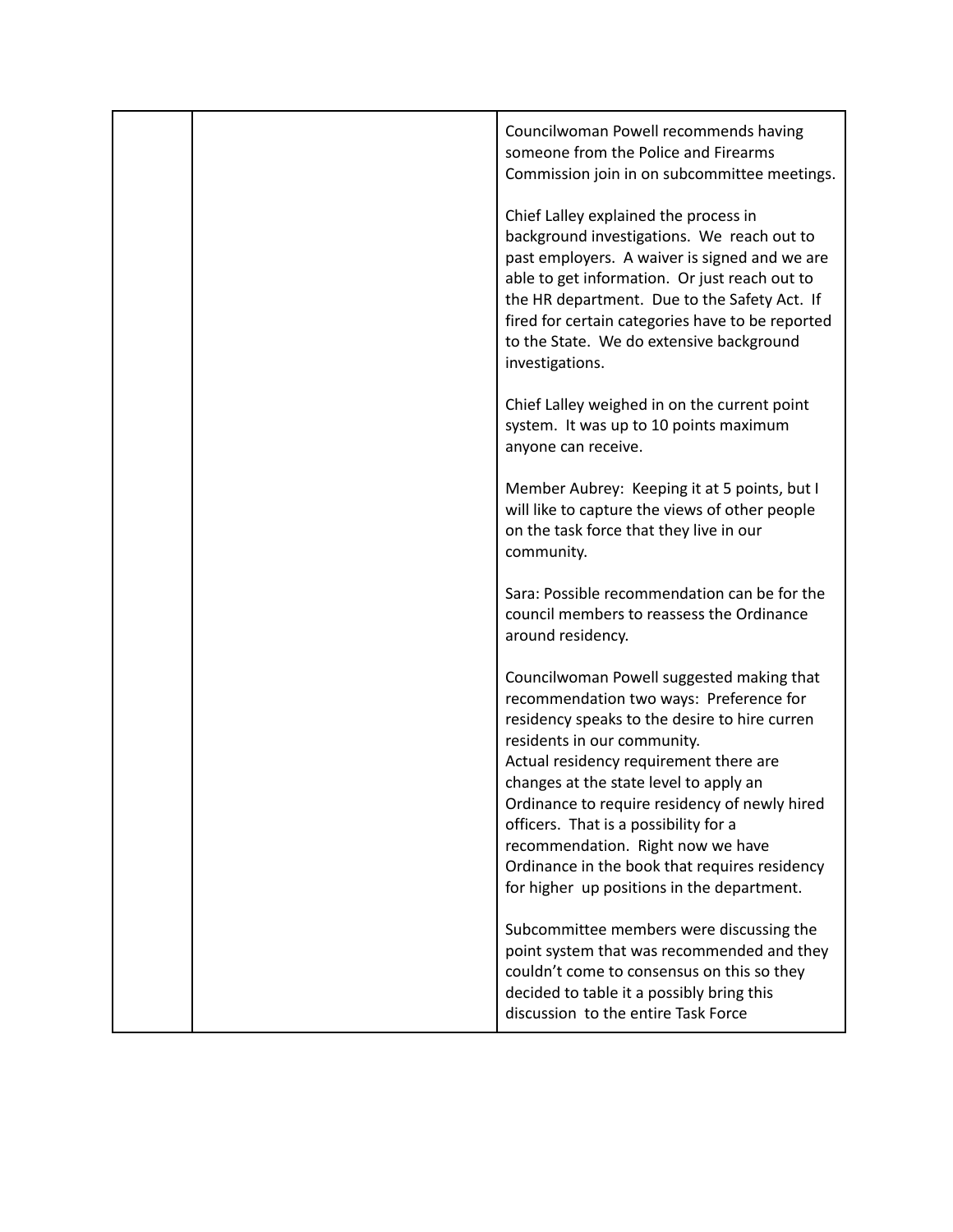| Facilitator Sara reminded the subcommittee<br>members to make sure recommendations are<br>very specific.                                                                                                                                                                                                                                                                                                                                                                                                                                                                                                                                                                                                                                                                                                                                                                                                                    |
|-----------------------------------------------------------------------------------------------------------------------------------------------------------------------------------------------------------------------------------------------------------------------------------------------------------------------------------------------------------------------------------------------------------------------------------------------------------------------------------------------------------------------------------------------------------------------------------------------------------------------------------------------------------------------------------------------------------------------------------------------------------------------------------------------------------------------------------------------------------------------------------------------------------------------------|
| Member Cordova recommends moving to 15<br>points total.                                                                                                                                                                                                                                                                                                                                                                                                                                                                                                                                                                                                                                                                                                                                                                                                                                                                     |
| Penny had concerns with the age limit being<br>21. What is the likelihood that they would have<br>this experience? I don't want to cut them<br>out. Look at the 60 college credit with 3 years<br>experience with the community. We need to<br>make sure we're considerate of that.<br>Ismael: Remove the term full time. 3 years<br>employment with the City of Elgin                                                                                                                                                                                                                                                                                                                                                                                                                                                                                                                                                      |
| Lalley informed the subcommittee that the<br>minimum age requirement by law is 21. She<br>began to explain the hiring process for<br>applicants.<br>You have to submit your applications,<br>meet qualifications, take a written test<br>then a physical test and have to pass<br>the written test with 70%. In the pass<br>we take the top 60 candidates. Last<br>time out of 140 applications the list of<br>candidates were 16 due to them not<br>being able to pass the background.<br>The officers that I have hired over the<br>past 4 years are very young 24-25. The<br>older people are coming from other<br>agencies. I can get the average age<br>We're seeing people coming straight<br>from college and the military.<br>When background is conducted they<br>are asked to provide reference<br>personal and business. I have to look<br>at an application for a reference<br>requirement and get back to you. |
| Member Cordova would like to recommend                                                                                                                                                                                                                                                                                                                                                                                                                                                                                                                                                                                                                                                                                                                                                                                                                                                                                      |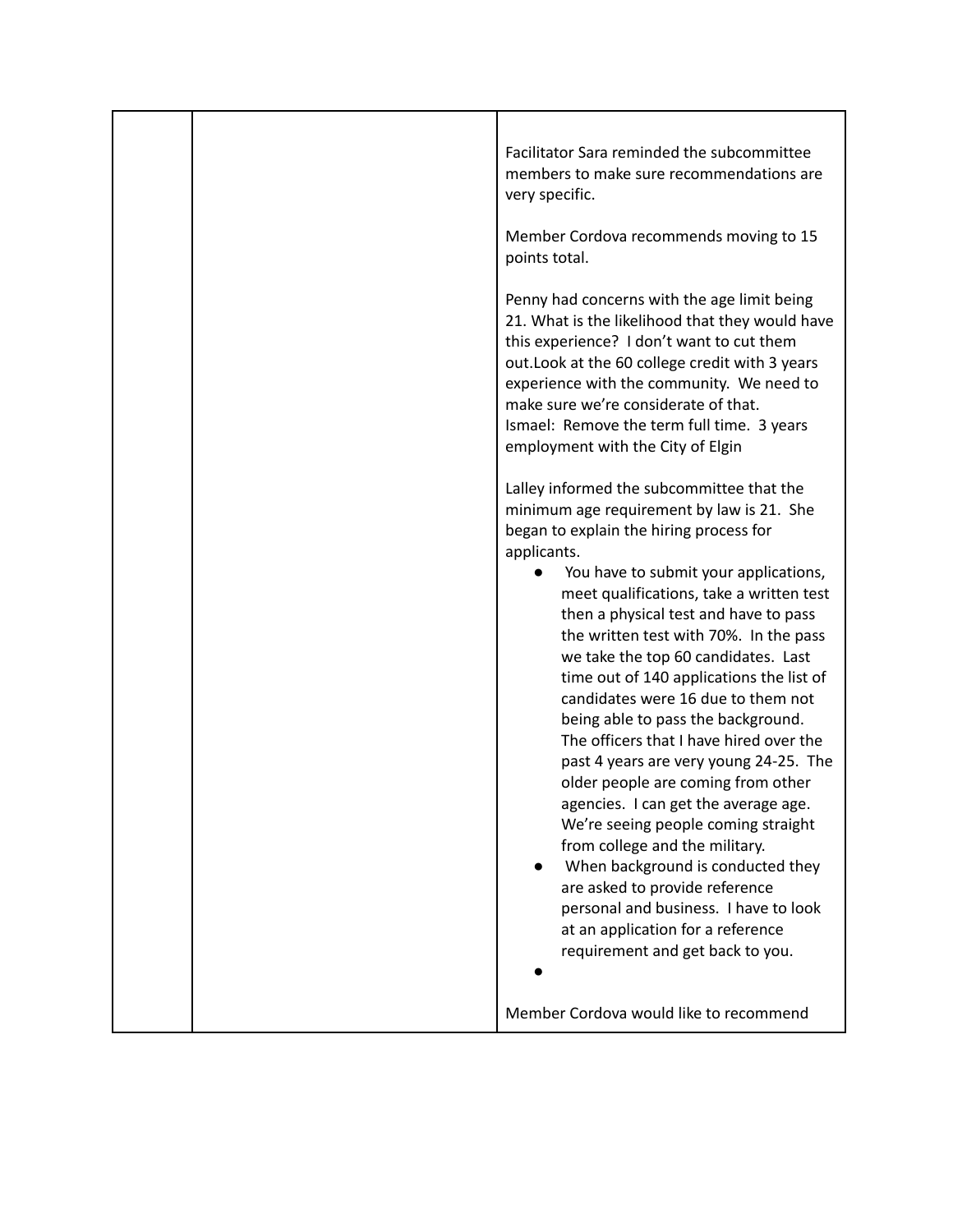|  | changing the language based on the three top<br>languages documented in the City.                                                                                                                                                                                                                                                                                         |
|--|---------------------------------------------------------------------------------------------------------------------------------------------------------------------------------------------------------------------------------------------------------------------------------------------------------------------------------------------------------------------------|
|  | Subcommittee members continued to discuss<br>the point system and could not come to a<br>consensus.                                                                                                                                                                                                                                                                       |
|  | Members recommended moving the current<br>Police Department to sub items. Identify more<br>items i.e., case workers.                                                                                                                                                                                                                                                      |
|  | Subcommittee member Cordova wants to<br>make sure to specify specific roles, titles and<br>experiences.                                                                                                                                                                                                                                                                   |
|  | Member Aubrey recommends talking to all<br>members of the Task Force. Can we add a<br>priority point for submitting (2) letters of<br>recommendations from someone within the<br>community.<br>Member Cordova agreed with Aubrey would<br>want that from all the applicants 2 academic 2<br>professional references.                                                      |
|  | Councilwoman Powell expressed concerns:<br>It seems like we haven't taken a dive<br>in best practices. What are the best<br>practices that can help frame/guide<br>some of our conversations? I think we<br>are getting in the weeks. What is the<br>research showing? I don't see<br>anything in Box that speaks to this. I<br>was expecting that from Kearns &<br>West. |
|  | Facilitator Sara explained that We are<br>reviewing documents and adding them to the<br>Box. We were hoping to bring in more experts.                                                                                                                                                                                                                                     |
|  | Member Joshua expressed frustration with the<br>comment and stated the following:<br>What are we supposed to do? I would<br>$\bullet$<br>rather move on from the point system.                                                                                                                                                                                            |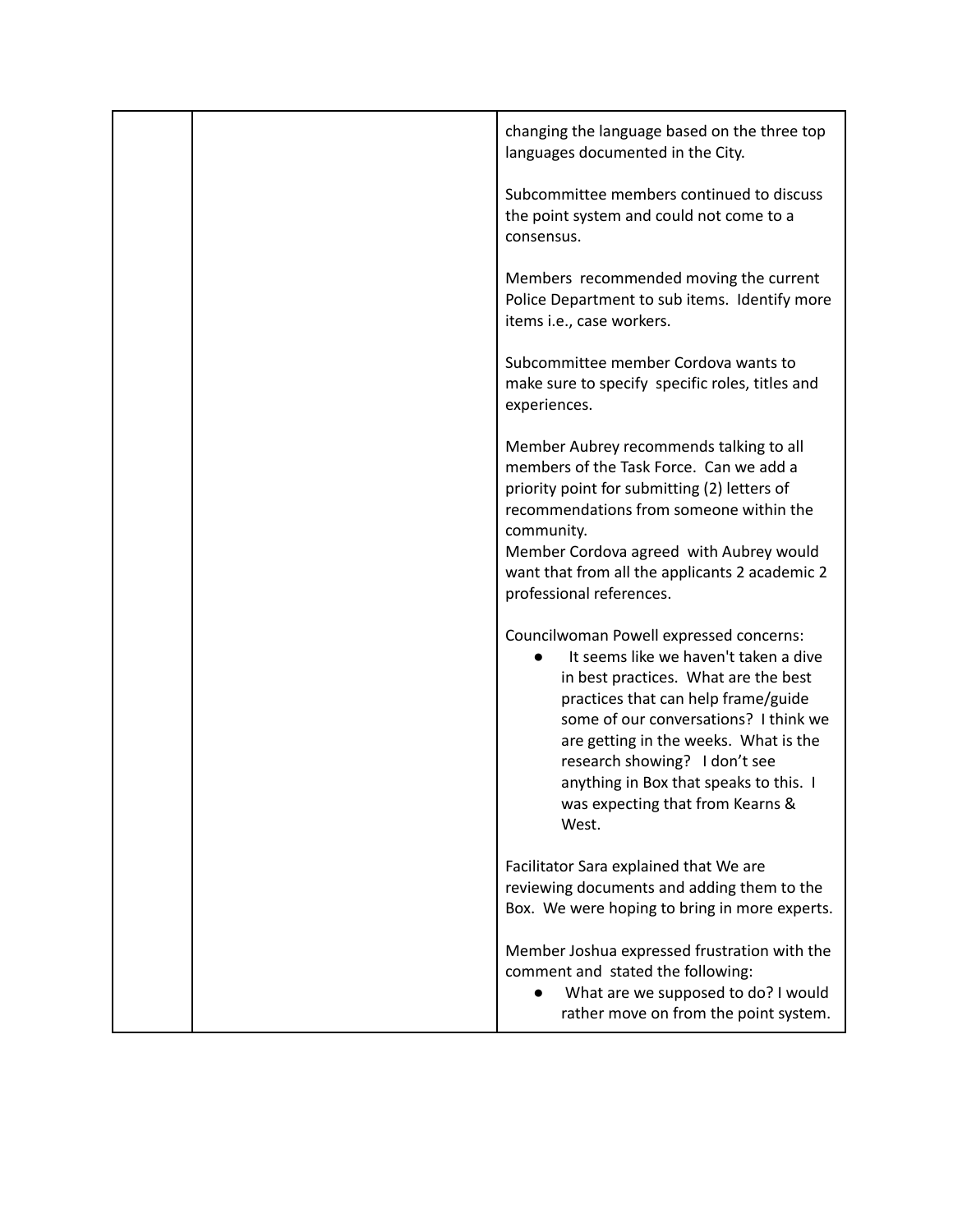|         |                                                                                                  | So we can get on to the things that<br>weren't already worked on by the<br>council.<br>Facilitator Sara stated that we wanted to<br>balance because this is such a heavy<br>subcommittee and didn't want to overload the<br>subcommittee.<br>Councilwoman Powell continues; My concern<br>is that we will not have enough time. Will be<br>nice to go through it all. I think we can only do<br>what we can do. I feel like we are having some<br>good discussions. I feel like everything is going<br>to be half done. We need to be more<br>deliberative.<br>Facilitator Sara responded informing the<br>subcommittee to Email all comments and<br>suggestions in between meetings. To help<br>move this process and make it efficient.<br>Member Kevin: The frustrations need to be<br>taken up to the City Manager.<br>Member Joshua: My recommendation is to<br>pass the point recommendation and we move<br>on to training. |
|---------|--------------------------------------------------------------------------------------------------|-----------------------------------------------------------------------------------------------------------------------------------------------------------------------------------------------------------------------------------------------------------------------------------------------------------------------------------------------------------------------------------------------------------------------------------------------------------------------------------------------------------------------------------------------------------------------------------------------------------------------------------------------------------------------------------------------------------------------------------------------------------------------------------------------------------------------------------------------------------------------------------------------------------------------------------|
| 7:20pm  | <b>Brainstorming Recommendations</b>                                                             |                                                                                                                                                                                                                                                                                                                                                                                                                                                                                                                                                                                                                                                                                                                                                                                                                                                                                                                                   |
| 7:30pm  | <b>Break (if needed)</b>                                                                         |                                                                                                                                                                                                                                                                                                                                                                                                                                                                                                                                                                                                                                                                                                                                                                                                                                                                                                                                   |
| 7:40pm  | <b>Continue Brainstorming and</b><br><b>Identifying Recommendations</b>                          |                                                                                                                                                                                                                                                                                                                                                                                                                                                                                                                                                                                                                                                                                                                                                                                                                                                                                                                                   |
| 8:20 pm | Wrap up & Next Steps<br>· Identify subcommittee<br>representative for full Task Force<br>meeting | Next meeting to vote on the point<br>system<br>Will follow up with updated table<br>If you have any additional<br>information needed from the Chief<br>please let the facilitation team know.                                                                                                                                                                                                                                                                                                                                                                                                                                                                                                                                                                                                                                                                                                                                     |